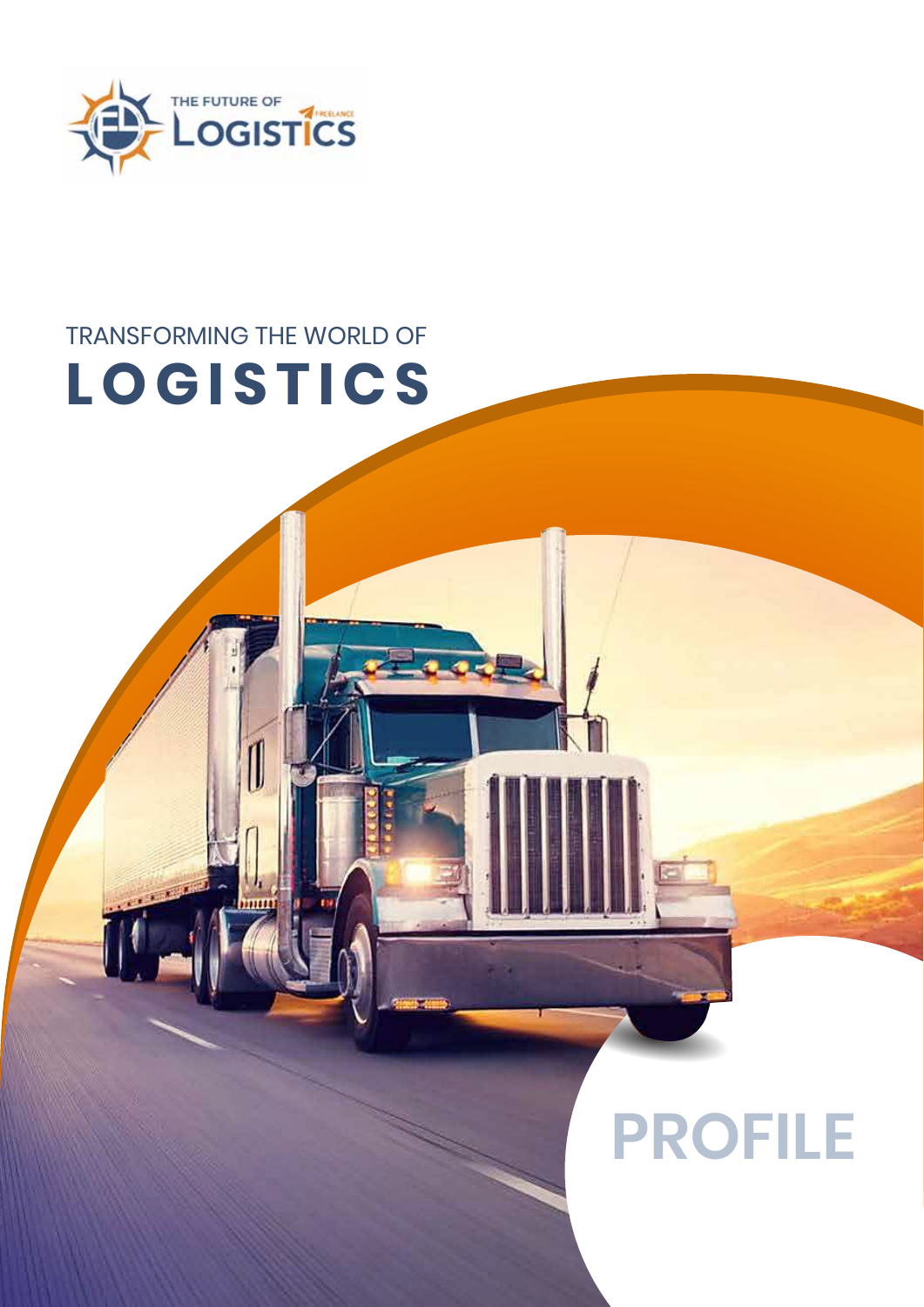## **About Freelance Logistics**

FL Logistics is a well-known and reliable organization in the field of logistics and supply chain solutions with 13+ years of excellence in UAE. We are a logistics solution provider handling Air/Sea/GCC Land Transportation and Freight business, also we act as an Import/Export agent and Project Mobilization and Demobilization. FL Logistics offer a one window solution for your company's logistics requirements.

FL Logistics is an international Freight Forwarder with offices in Oman, Saudi, Qatar, India and more to be added in the following years. We offer a comprehensive range of freight forwarding solutions with competitive options, personalized customer service and global connection through our extensive network worldwide. We specialize in Exhibition cargo, Project cargo handling and Break Bulk, we also have our own inland and outbound Land Transportation with end to end GPS tracking and 24/7 customer service support. Our mantra is to provide most attractive and lowest pricing for our services with no compromise in Quality.

We believe that our customers are the most important part of our business and we consider our clients as our partner's in the road to success.

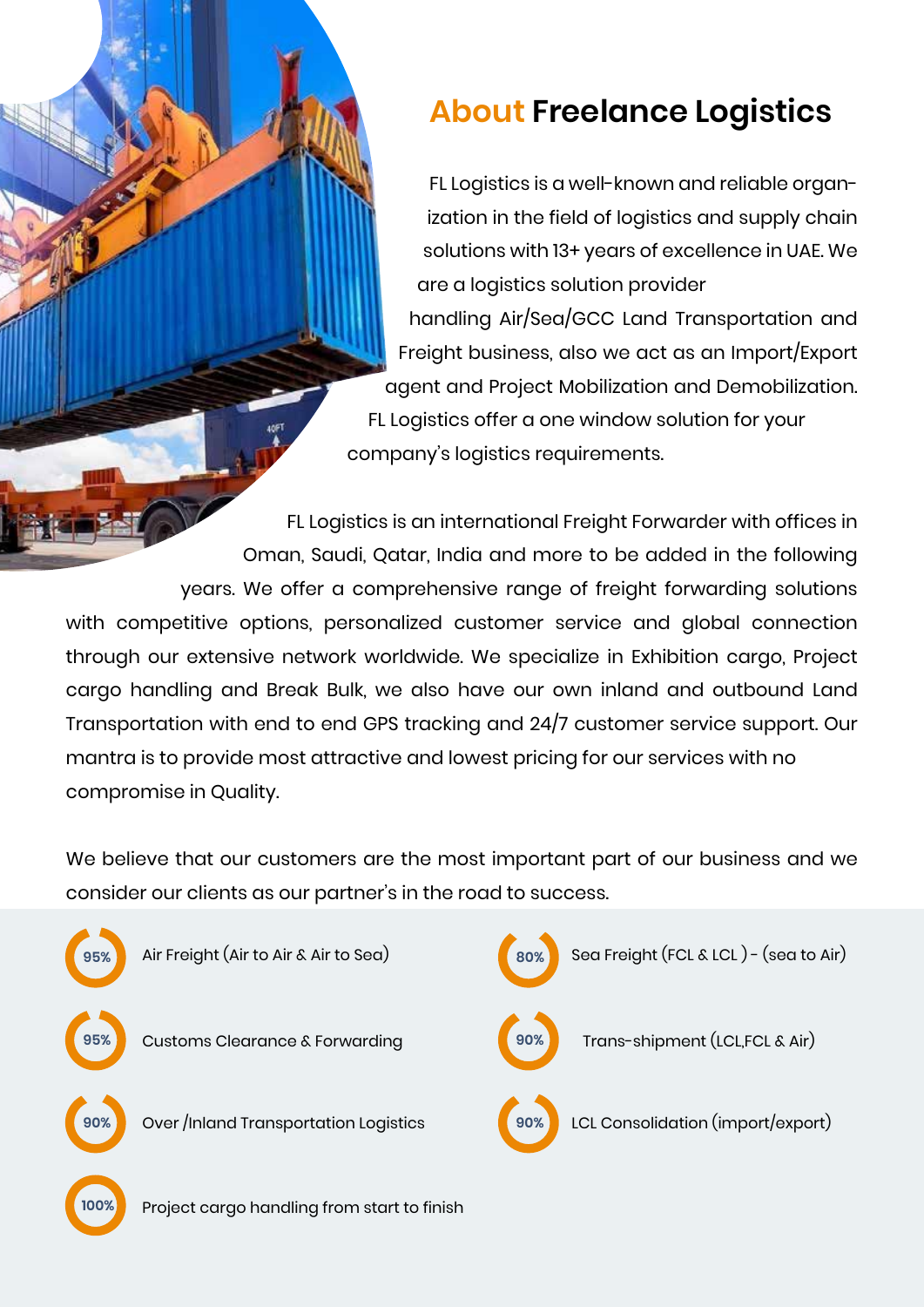

To offer the best logistics and supply chain solutions for all our customers across the globe through innovative technology and best in class service.



### **MISSION**

We aim to be the leading logistics and supply chain provider in the region.



### **OUR VALUES**

Trust, Collaboration, Innovation, Customer centric and Quality.



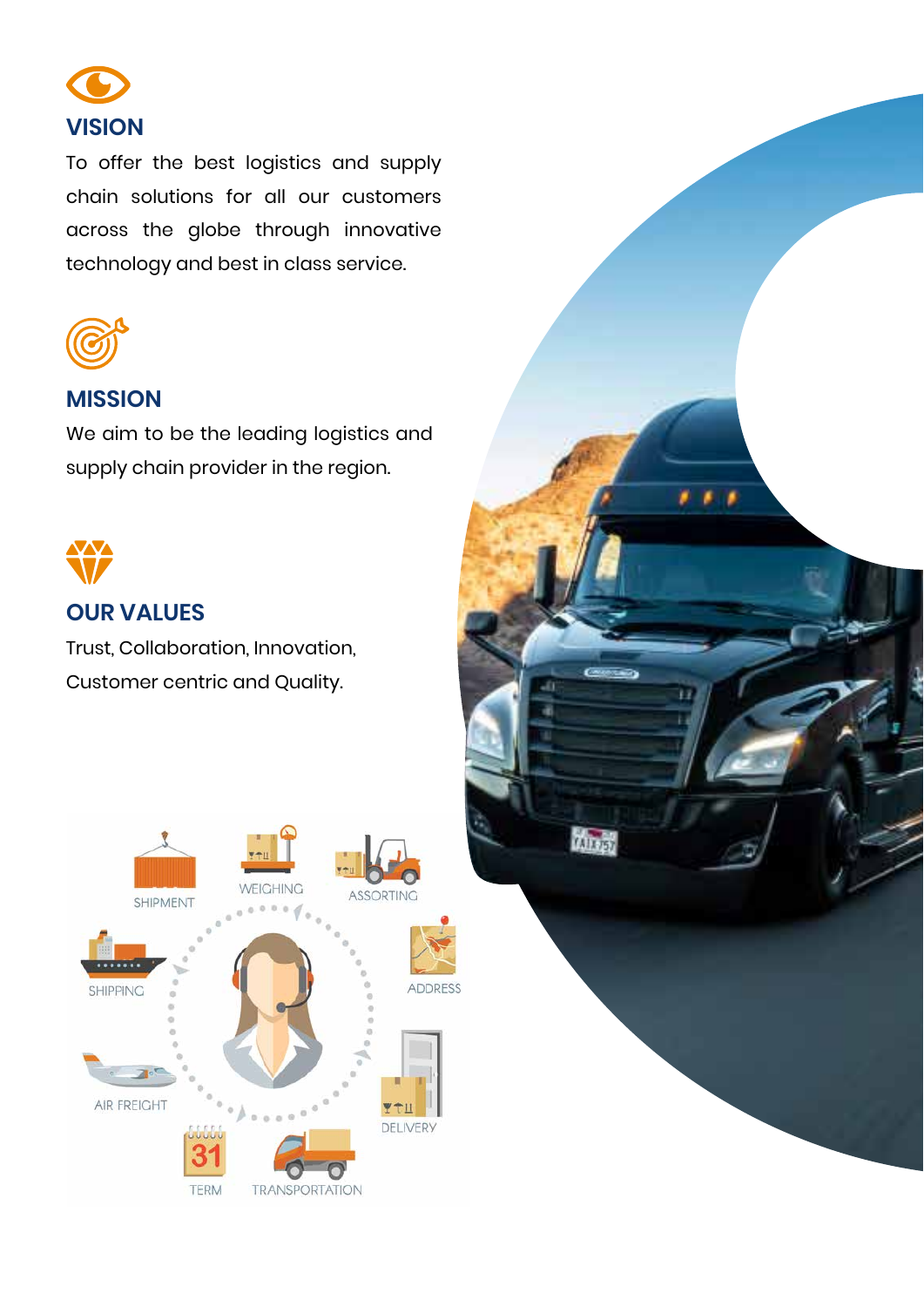### **services**

# **Air Freight**

Air cargo requires a careful handling due to its subtle and time sensitive nature-we provide world-class air freight services made possible through a network of qualified partners including carriers, sub-contractors and charter services. Our goal is to minimize transit time and maximize ROI on your shipping process. A dedicated team of specialized air freight experts' man these hubs 24/7.

#### **Our Air Freight services include:**

Aistransas

- $\bullet$ Recognition and preferential rates from leading carriers.
- $\bullet$ Charter operations.
- $\bullet$ Consoles for import and export from and to major destination gateways.
- $\bullet$ Door to door freight forwarding service.
- $\bullet$ Special discounted freight rates.
- $\bullet$ Express delivery and emergency service for sensitive shipments.
- $\bullet$ Dedicated customer support personnel.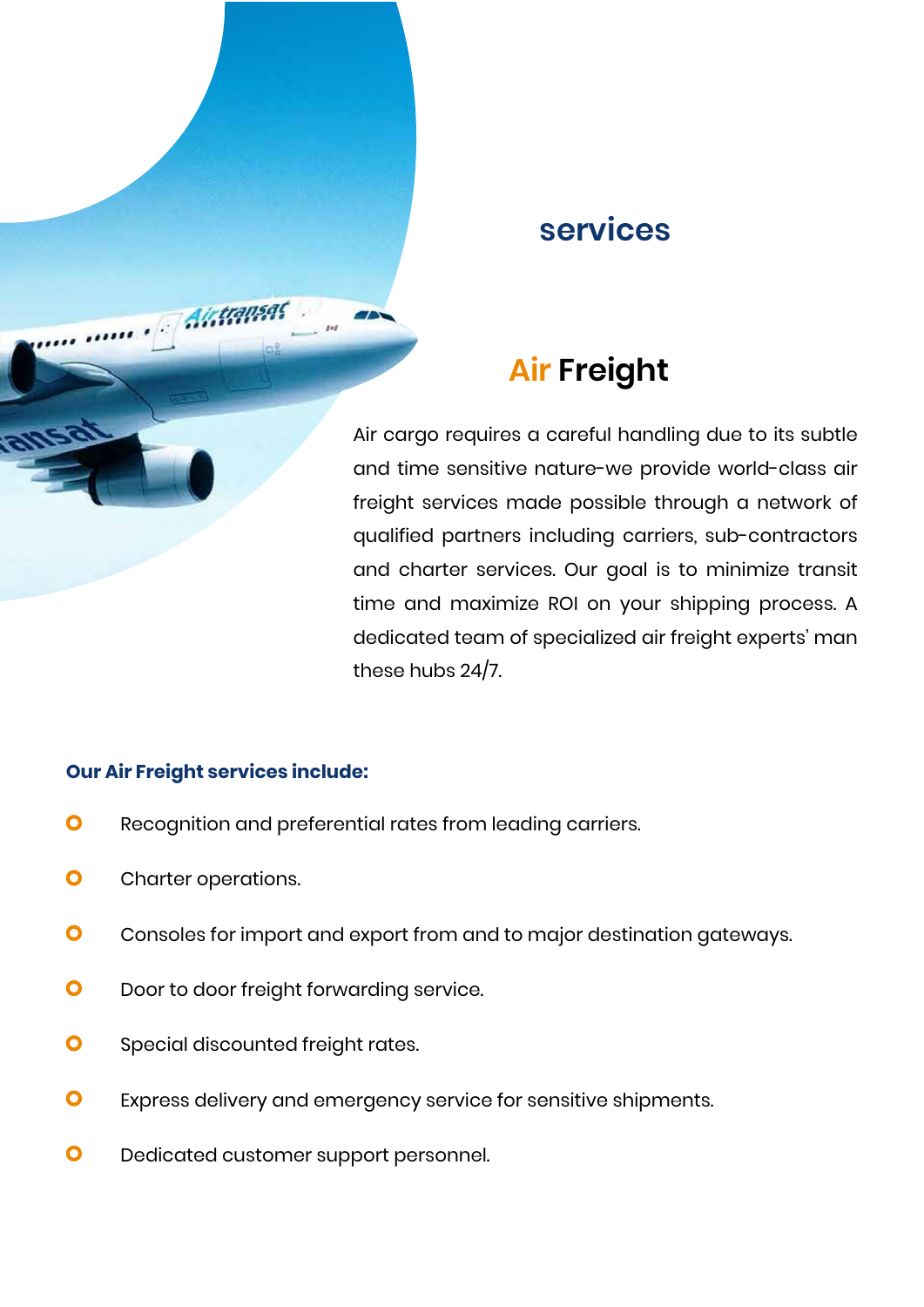# **Sea Freight**

Our ocean carriers are available to meet the challenges and deadlines of your overseas shipping itinerary, whether it is personal or commercial cargo. We provide time definite & innovative Sea freight services for both FCL (Full Container Load) & LCL (Less Container Load). We can ship FCL or LCL shipment anywhere Door to Door.

#### **Our Services Include**

- FCL and LCL co-loading services. O
- Specializations in cold chain and customized project cargo.  $\overline{O}$ Break Bulk.
- Recognition and preferential contractual rates from leading shipping lines.  $\mathbf O$
- Dedicated customer support personnel  $\mathbf O$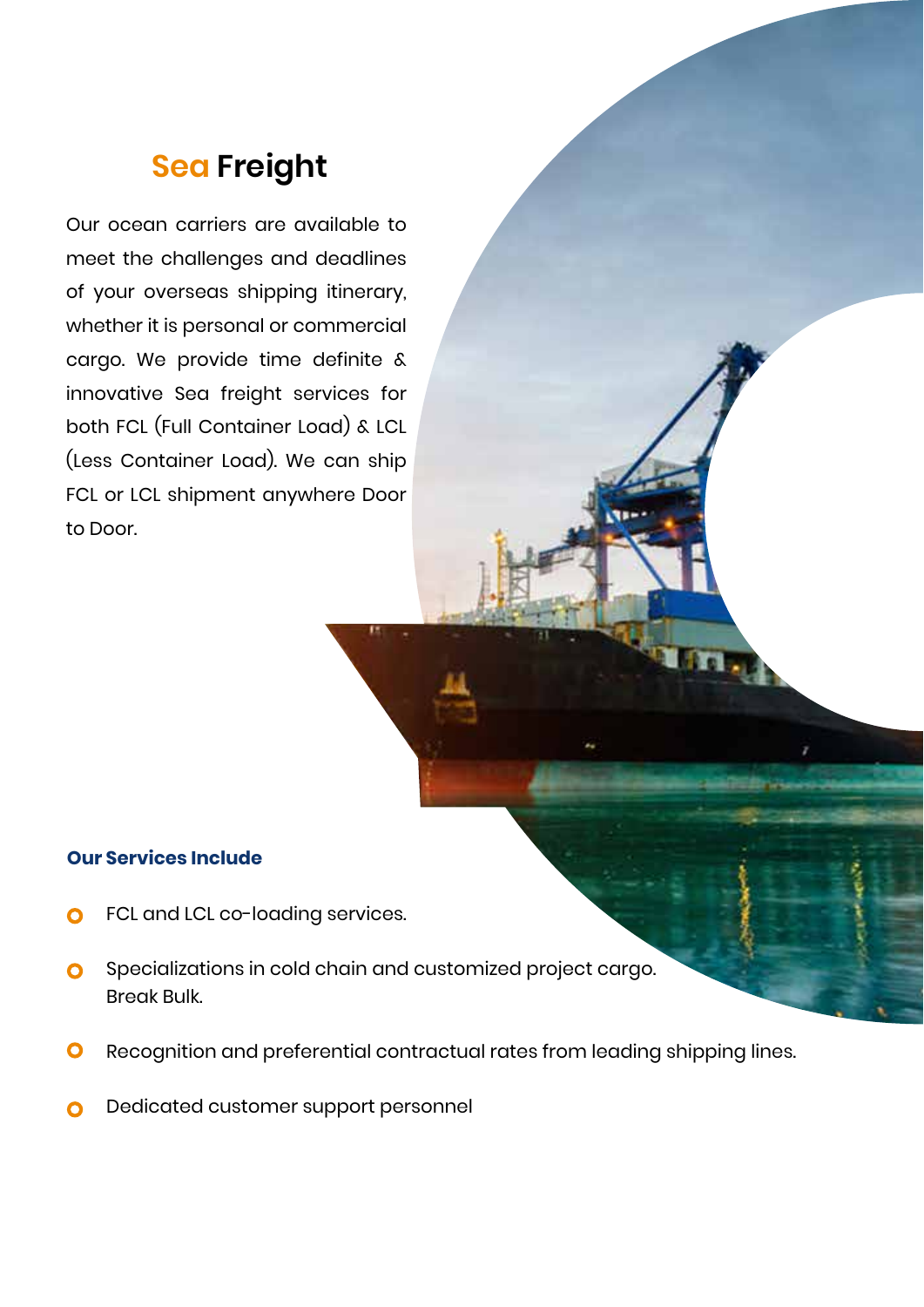### **Warehousing**

Our dedicated supply chain integration services allow you to react for the rapid changes in the market place while managing your investment risk and operational cost through our extensive network of dedicated and shared warehouse and distribution operation.

> FL Logistics provide most reliable, cost effective, efficient Platform to serve the Customers in the Middle East either it can be long-term/ short term. We've efficient Transportation, Manpower facility, which helps our clients to get their Products as and when required within stipulated time frame. Our FL Logistics Warehouse facility serves as the one-stop solution for various requirement for various requirements of our clients.

> > **JULI DED**

6週1 6回1

西西里 序面簿

 $E = 0$ 

سا

闭面图

行回道

团面

历面

行画面

m

伤困难

形成

題

137

u k

**TEA** 

**LLET** 

D

Dinia

أتترافيها

006

186

ras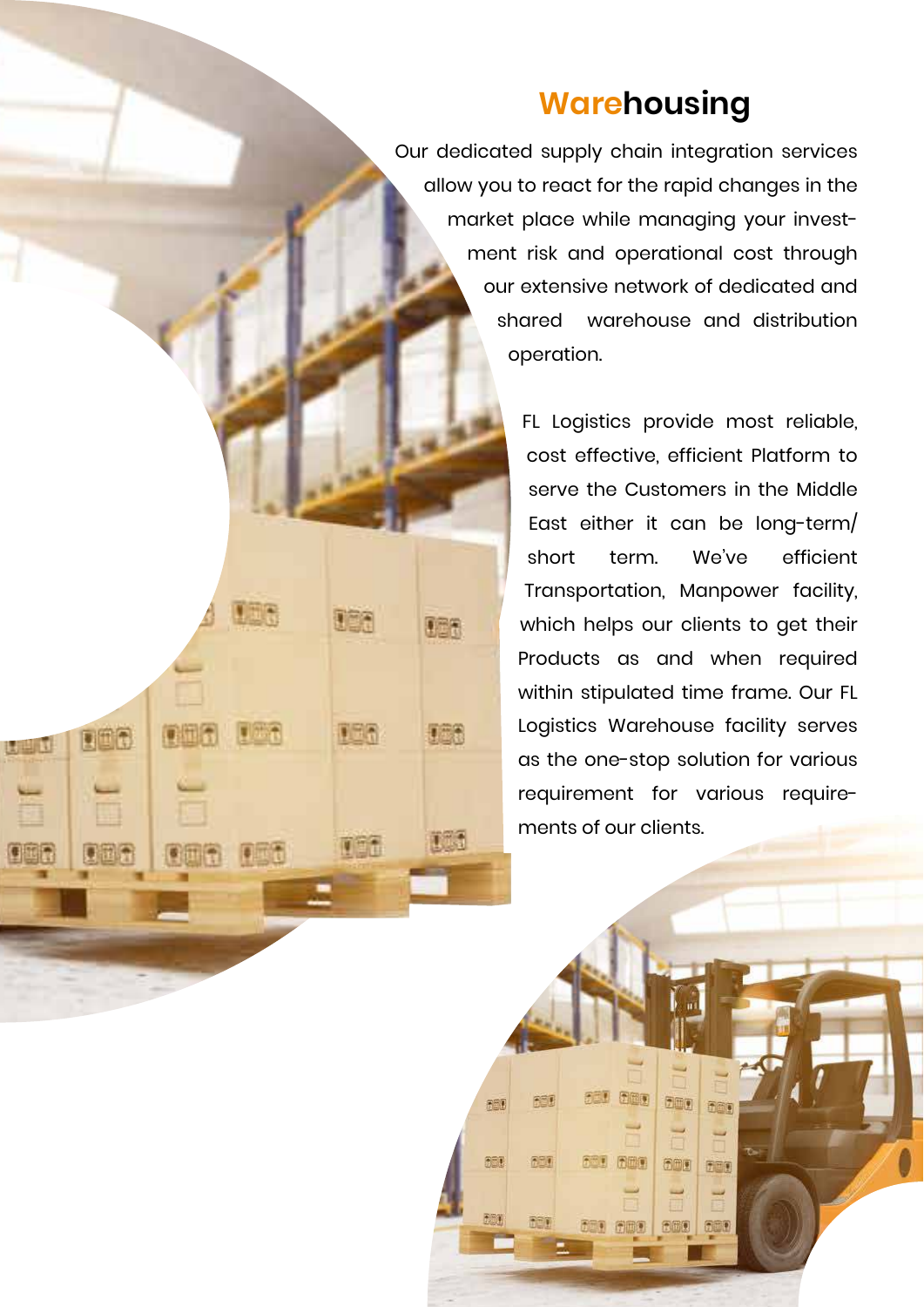# **GCC TransportationLogistics**

Transportation is a "Cost Albatross" we at FL Logistics have our Own Fleet to serve our customers. This In turn helps our customers to optimize their Overall Cost in Logistics, and hassle-free supply chain.

We've well trained staff to handle the cargo in a safer way. And we'll take the entire responsibility to handle the cargo with extreme care and safety.

#### **Our services include:**

- Multimodal Transport Options
- Full container Load
- Less than container Load
- Regular Barge/ Block Train (in some countries)  $\Omega$
- Temperature Controlled transportation





#### **Our Transportation vehicles include:**

- $\bullet$  Flat-bed 12/13.6/15 meters
- Side curtain and Box Trailers
- **O** Side Grill/Drop side Trailers
- O Low-Bed Trailers 3 Axle/4 Axle/5 Axle
- **O** Tow Truck (Recovery vehicle)
- Furl/Water Tankers 5000-12000 gl
- **O** Multi-functional container Trailers
- $\bullet$  (1 x 20'/2x20'/1 x 40'/1 x 45' HCC)
- $\bullet$  Pick-up Truck 3 to 10 Tons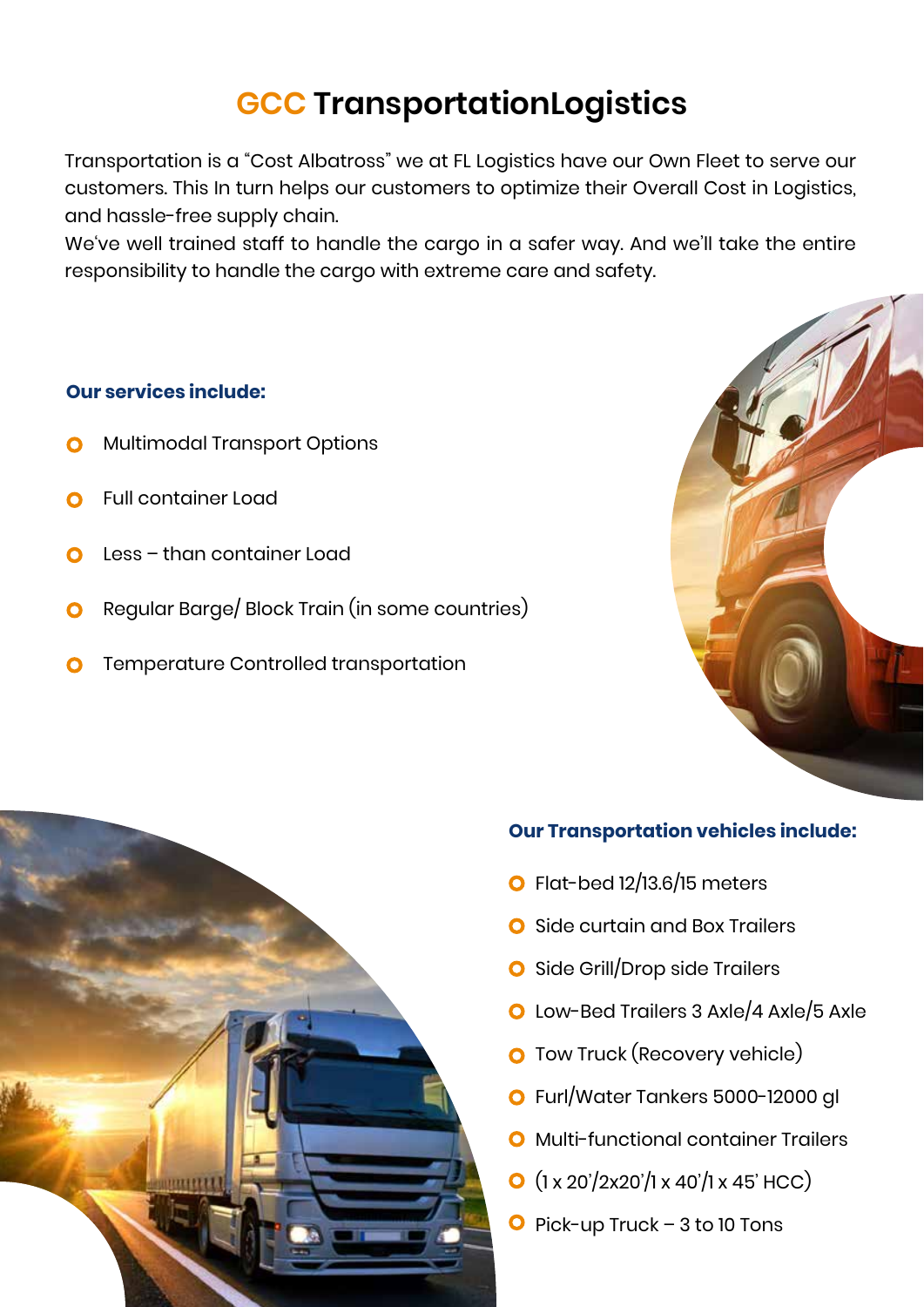### **What Makes Us Special**

#### **Project Cargo Handling**

We at FL Logistics have an experienced team of professionals for the movement of large, heavy, high value or critical pieces of equipment's locally or international, which require special means of transportation



Our well experienced cross trade team support full range of containerized freight services in particular dry cargo, refrigerated cargo(Reefer),out of gauge, Precious and Hazardous cargo



#### **Cross stuffing**

Cross stuffing your goods from/to any destination by sea/ocean freight can now be effectively and conveniently managed through FL logistics-one of the fastest growing Logistics Company in the GCC.

#### **Trans-shipment**

Freelance has an effective transshipment logistics facility, we transport your goods and items quickly, reliably and combine various modes of transport for this purpose eg: long distance o r local vehicles,

#### **Dangerous Goods**

FL is a global logistics company that specialises in the transportation of hazardous goods worldwide. We focus on all 9 classes of dangerous goods

#### **LiQuid Bulk Handling**

It is our goal to provide customers with a comprehensive, global approach so that we can serve each of your shipping requirements with the greatest of ease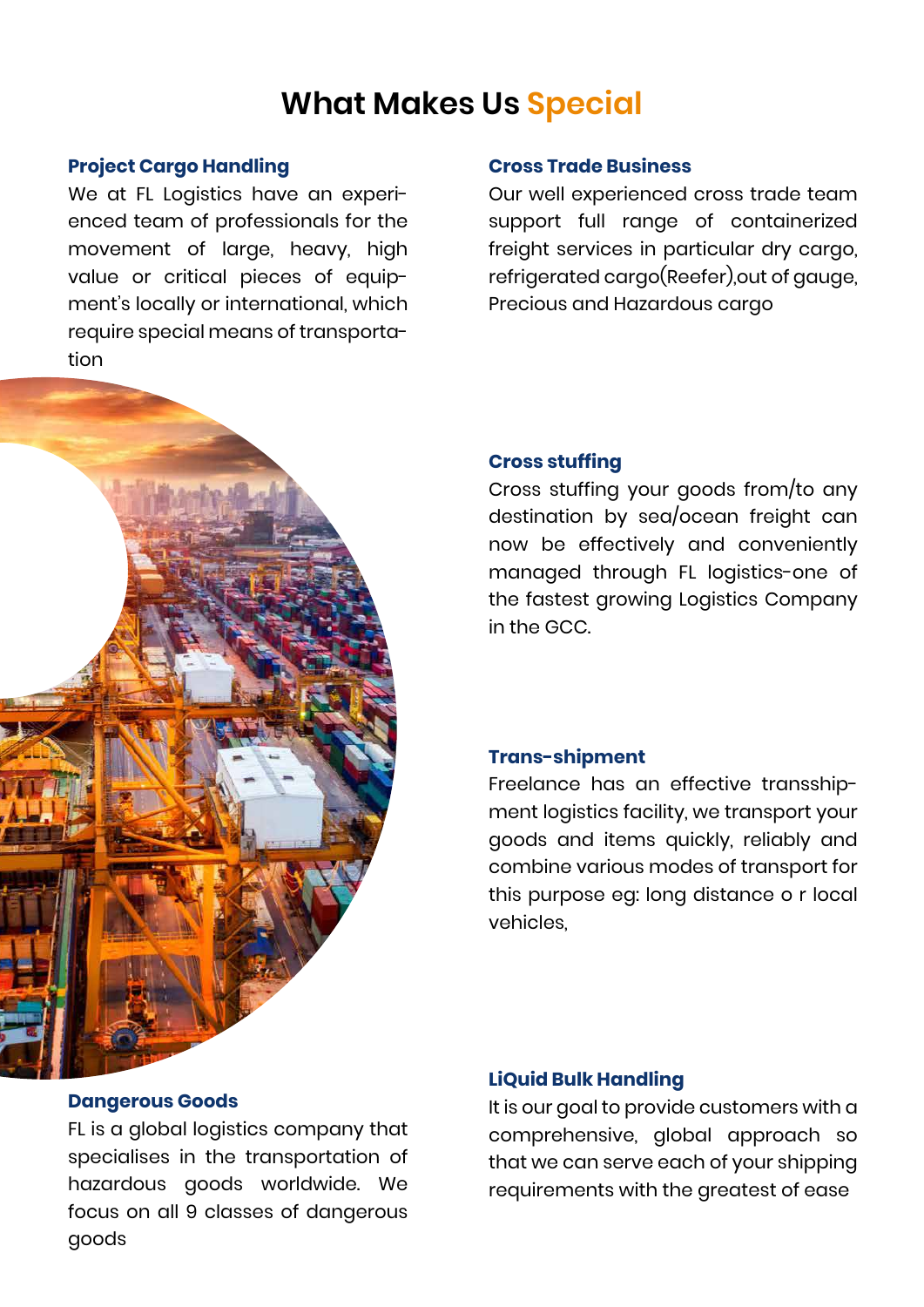# **Our Photos**









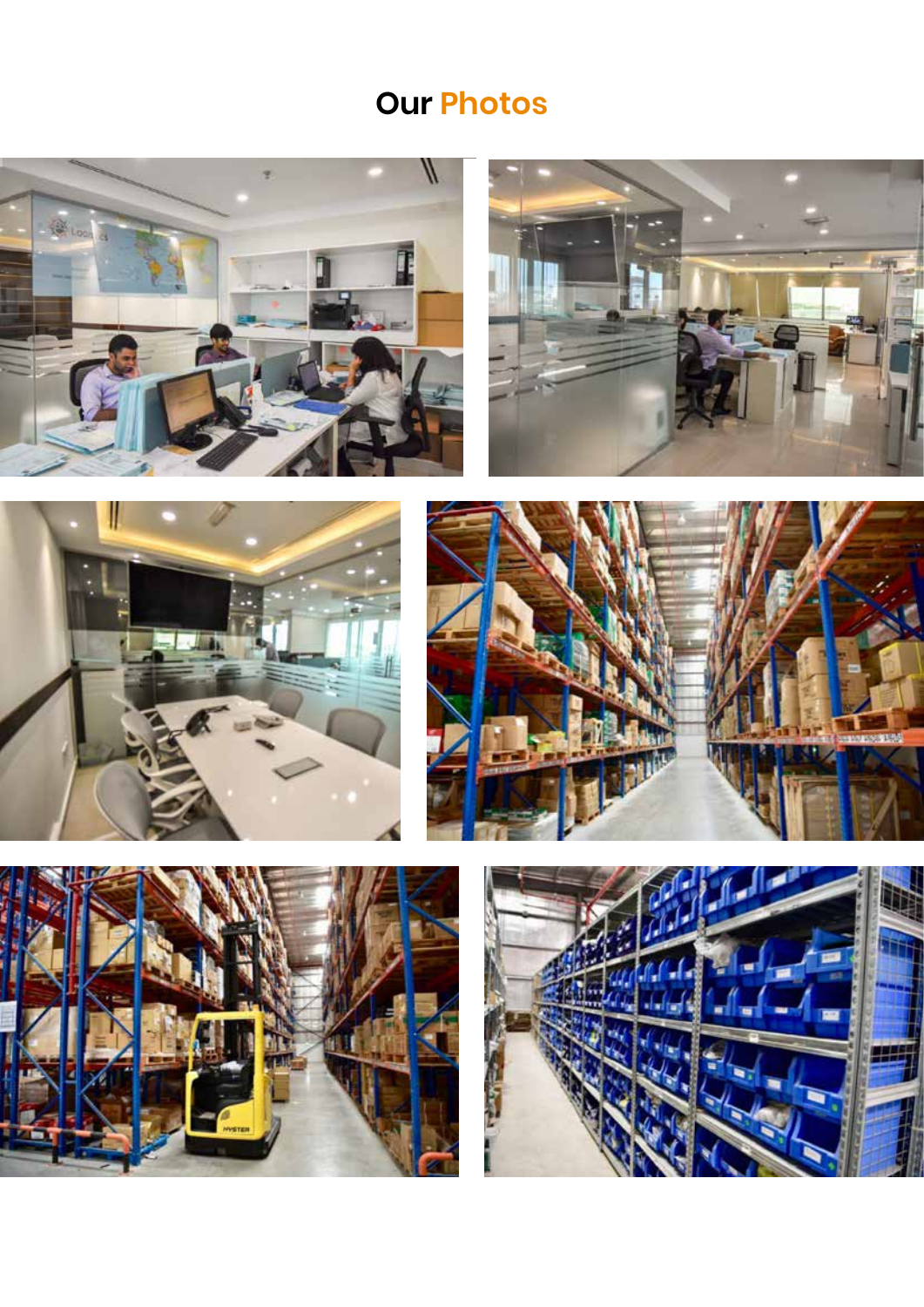### **Our Team**



### **Mohammed Basheer** CEO



### **Niyas Khader** COO



**AK Salam** Managing Director



### **HEAD OFFICE**

Freelance Logistics LLC Saheel Tower – 1, Office No : 405, P.O. Box: 252276 Al Nahda -1 , Dubai United Arab Emirates.

Tel : +971 4 3205440 Fax: +971 4 3205442 info@fllworld.com